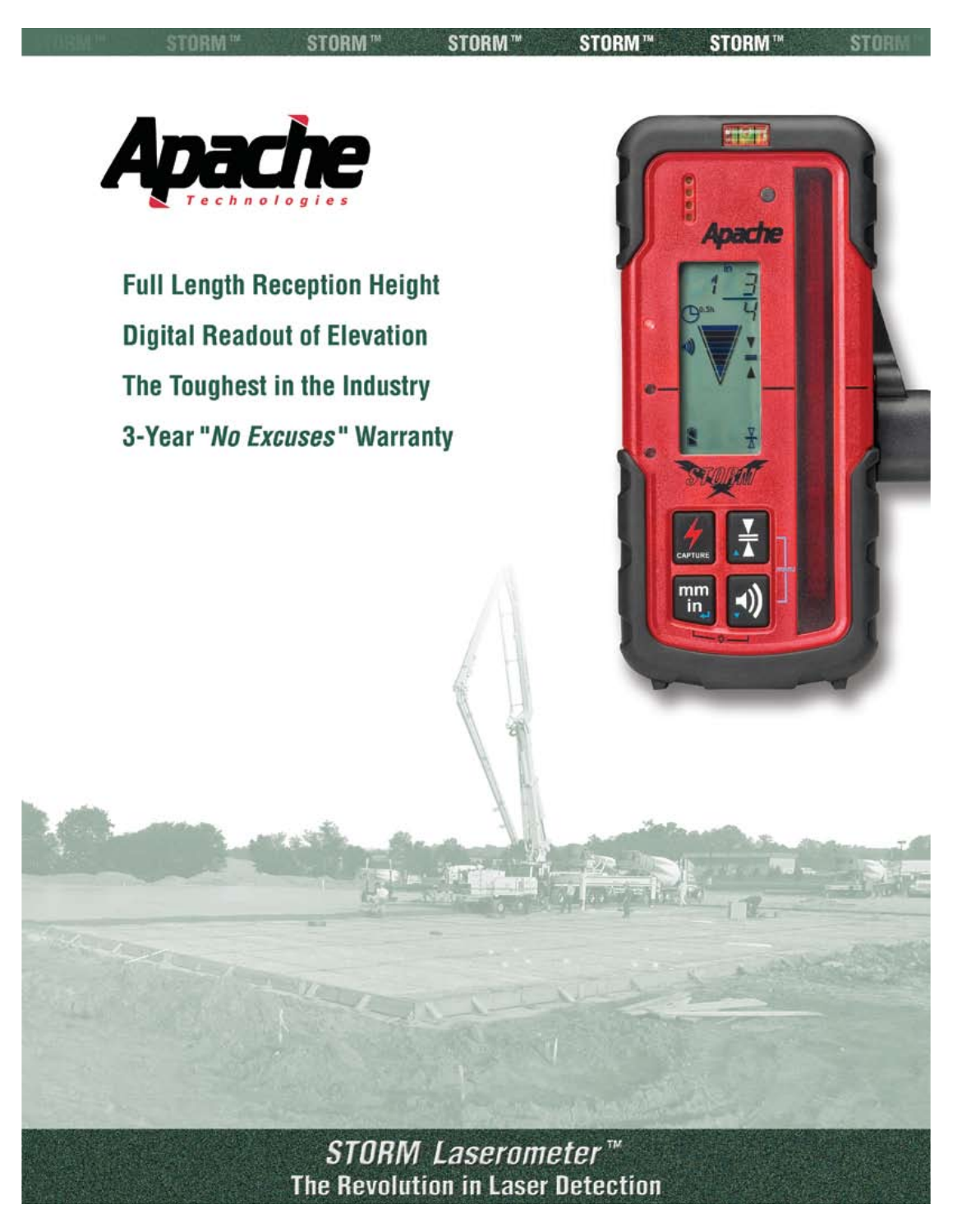

### The Revolution in Laser Detection

Over half a million contractors rely on Apache for their laser grade checking needs. Your experience, combined with our expertise, has generated a revolution in the way you check and measure elevations.

### *SuperCell Reception Technology*

SuperCell technology improves every aspect of the way you pick-up your laser and check your elevations. Accuracy, toughness, and reception height have all been redefined - at an affordable price. It is a must have for anyone who needs to know where their elevation is - quickly.

#### *Accuracy*

Select from five settings to suit your jobsite tolerances. The Laserometer will not only show you high, low, and on-grade - but how far from on-grade. Digital readouts are displayed in your choice of units.

#### *Simplicity*

Easy to use. Turn it on and go. Basic functions are a single press away. Set your accuracy and loudness levels, and get to work. It will remember your last settings, even after changing the batteries.

#### *Efficiency*

Huge vertical reception range lets you find the beam quickly, even at long distances. Checking elevation without moving the clamp on the rod will turbocharge your grade checking.

#### *Reliability*

We know it's going to get abused, dropped, splattered with concrete - it has been designed to take it. Proven Apache ruggedness is built in. Totally waterproof and designed to stand up to the toughest construction environments. New SuperCell technology uses durable acrylic components rather than fragile soldered components of traditional methods.

#### *Add Value*

Add value to your existing laser systems. Increase productivity of the systems you already own. Works with all infrared and red beam rotating lasers. Use everywhere you currently use your laser.

## **Digital Read Out**

Not only will you be able to tell if you are high, low, or on-grade - you will be able to tell by EXACTLY HOW MUCH. Know how hard to hit the stake. Know how far to move the form. Get a quick estimate of how much material to bring in or take out.

### **Huge Reception Height**

Picks up the beam quickly and easily. No more missing the beam and searching high and low for a laser strike. Forget about repositioning the clamp to find a small change in elevation.

**Instant Information** On a concrete pour, you don't have time for guesswork. Get precise elevation information instantly.





**Faster Grade Checks** Measure grade to  $\pm$  2 inches  $(\pm 5 \text{ cm})$  without having to reposition the clamp. You can use a cheap staff rather than a grade rod.

#### **Vertical Alignment**

Bright LED's and large pick-up window make vertical alignment quicker. Use for tilt-up walls, anchor bolt and column layout, curtain walls, etc.



www.laserometer.com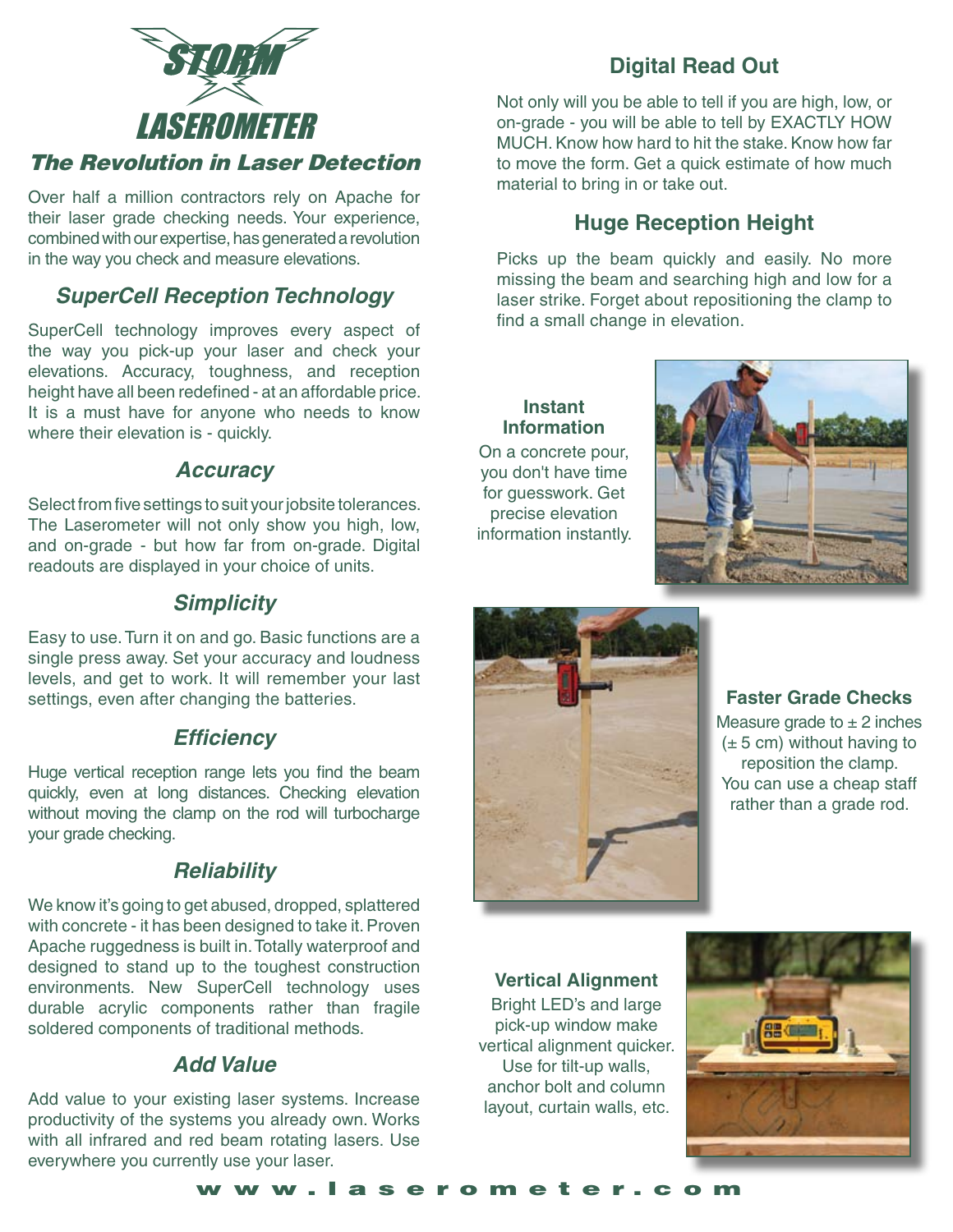Loud Beeper Output - loud enough to be heard on noisy job sites. Selections include loud, medium, low, or off.

Extra-Large LCD on front and back graphically displays information and settings and is easy to read from a variety of angles.

21 position arrow display can be scaled to the accuracy setting for quick graphical reference.

LED's - Super-Bright diodes give quick grade information. Green on-grade; red high or low. Can be turned On or Off.

Remote CAPTURE function acquires and retains a reading - useful for taking remote readings.

readout and deadbands in feet, inches, fractional inches, mm, or cm.

*(Actual Size)* Units of measure sets digital **and preferences**.

Level vial assures accurate markings and readings

> New Strobe Light rejection filter - eliminates false readings from job site strobe lights.

Digital Read Out - Not only will you be able to tell if you are high, low, or on-grade - you will be able to tell by exactly *HOW FAR*.

Patented 2 position rod clamp location - offset position utilizes majority of reception area for driving down to grade.

Notch and bars align with center on-grade position for quick marking. On-grade is 3.15 inch (80 mm) below top of unit.

Huge 5 inch (127 mm) reception height acquires the beam quickly and is easy to stay in the beam.

Menu function allows users to select additional settings

Protective over molding provides added protection from drops and typical abuse.

#### **Two Clamp Positions**

**Standard** center position provides equal amount of grade information above and below grade.

**Offset** position - an Apache innovation in machine control receivers - moves the on-grade location giving *more above grade* reception height and information. Beneficial in driving stakes to grade or checking excavations and cuts.

The clamp position is automatically detected by the Laserometer, another patented Apache innovation.



#### **Absolutely Waterproof** Dunk it, scrub it, hose it off. It's the toughest on the planet!